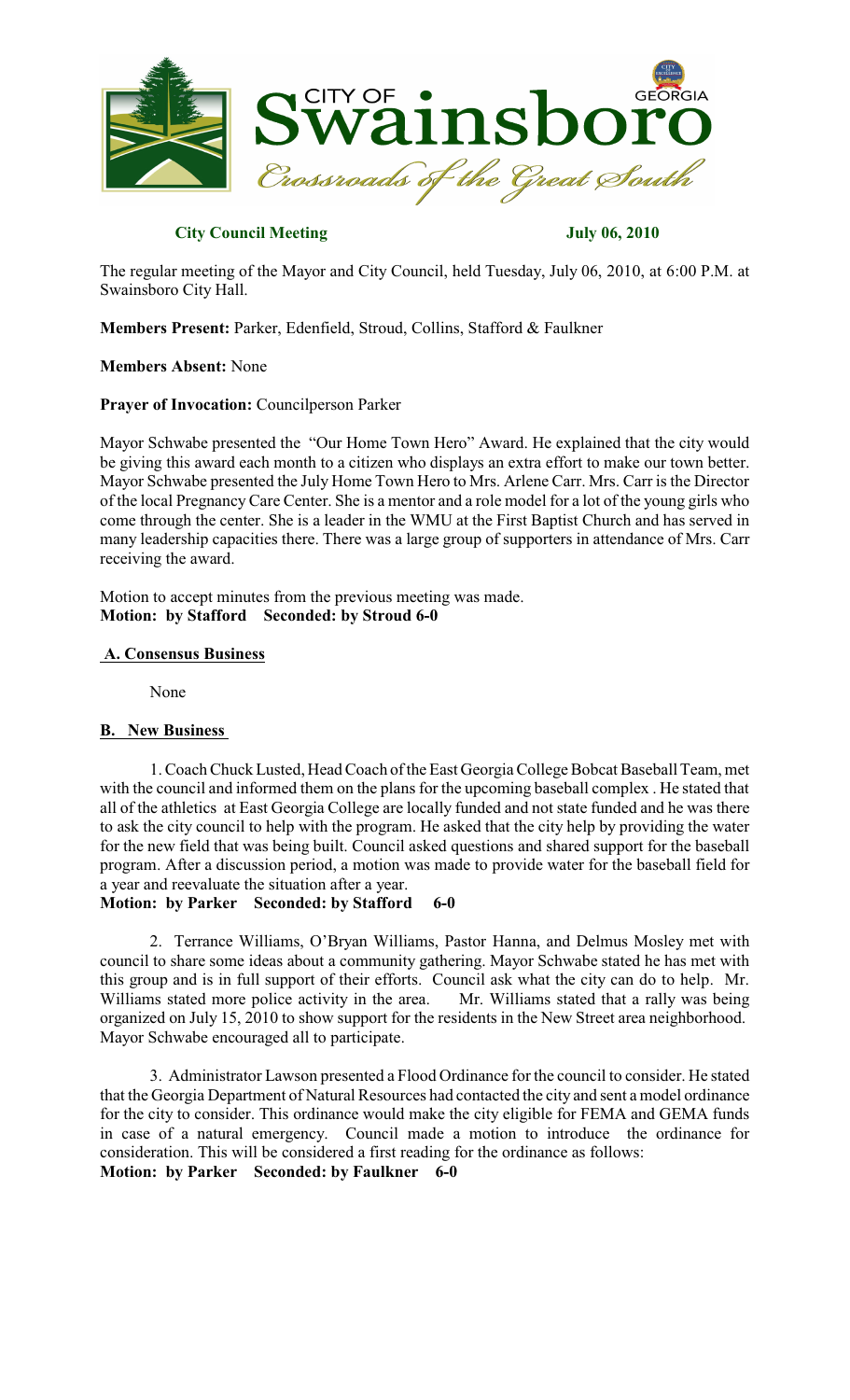# **FLOOD DAMAGE PREVENTION ORDINANCE**

#### **ARTICLE 1. STATUTORY AUTHORIZATION, FINDINGS OF FACT, PURPOSE AND OBJECTIVES**

#### **SECTION A. AUTHORIZATION**

Article IX, Section II of the Constitution of the State of Georgia and Section 36-1-20(a) of the Official Code of Georgia Annotated have delegated the responsibility to local governmental units to adopt regulations designed to promote the public health, safety, and general welfare of its citizenry. Therefore, the City Council, of Swainsboro, GEORGIA, does ordain as follows:

#### **SECTION B. FINDINGS OF FACT**

(1) The flood hazard areas of Swainsboro, Georgia are subject to periodic inundation which results in loss of life and property, health and safety hazards, disruption of commerce and governmental services, extraordinary public expenditures for flood relief and protection, and impairment of the tax base, all of which adversely affect the public health, safety and general welfare.

(2) These flood losses are caused by the occupancy in flood hazard areas of uses vulnerable to floods, which are inadequately elevated, flood-proofed, or otherwise unprotected from flood damages, and by the cumulative effect of obstructions in floodplains causing increases in flood heights and velocities.

#### **SECTION C. STATEMENT OF PURPOSE**

It is the purpose of this ordinance to promote the public health, safety and general welfare and to minimize public and private losses due to flood conditions in specific areas by provisions designed to:

> (1) require that uses vulnerable to floods, including facilities, which serve such uses, be protected against flood damage at the time of initial construction;

> (2) restrict or prohibit uses which are dangerous to health, safety and property due to water or erosion hazards, or which increase flood heights, velocities, or erosion;

> (3) control filling, grading, dredging and other development which may increase flood damage or erosion, and;

(4) prevent or regulate the construction of flood barriers which will unnaturally divert flood waters or which may increase flood hazards to other lands;

(5) control the alteration of natural floodplains, stream channels, and natural protective barriers, which are involved in the accommodation of floodwaters.

#### **SECTION D. OBJECTIVES**

The objectives of this ordinance are:

(1) to protect human life and health;

(2) to minimize damage to public facilities and utilities such as water and gas mains, electric, telephone and sewer lines, streets and bridges located in flood plains;

(3) to help maintain a stable tax base by providing for the sound use and development of flood prone areas in such a manner as to minimize flood blight areas,

(4) to minimize expenditure of public money for costly flood control projects;

(5) to minimize the need for rescue and relief efforts associated with flooding and generally undertaken at the expense of the general public;

- (6) to minimize prolonged business interruptions, and;
- (7) to insure that potential home buyers are notified that property is in a flood area.

#### **ARTICLE 2. GENERAL PROVISIONS**

#### **SECTION A. LANDS TO WHICH THIS ORDINANCE APPLIES**

**This ordinance shall apply to all Areas of Special Flood Hazard**

within the jurisdiction of Swainsboro, Georgia.

#### **SECTION B. BASIS FOR AREA OF SPECIAL FLOOD HAZARD**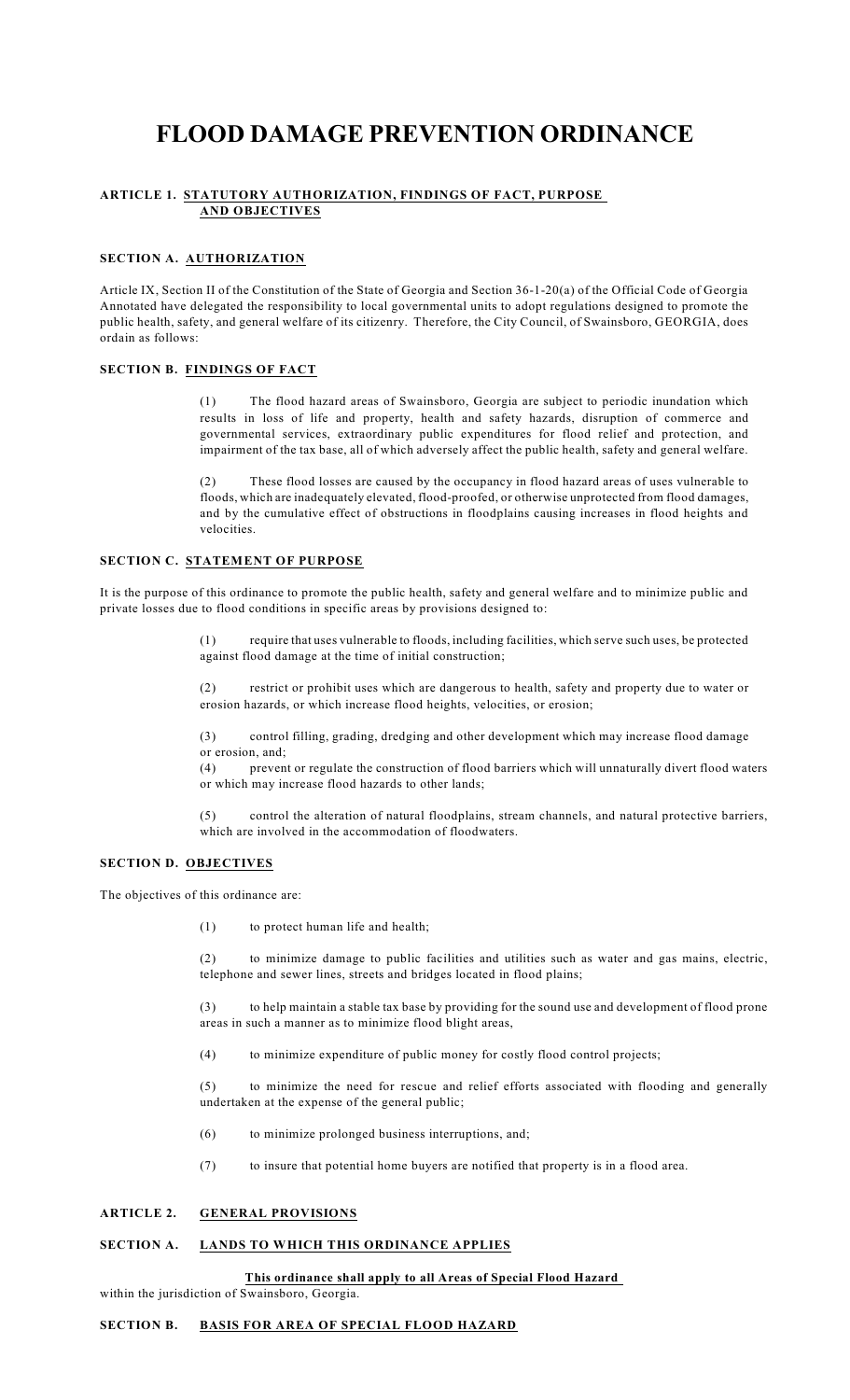The Areas of Special Flood Hazard identified by the Federal Emergency Management Agency in its Flood Insurance Study (FIS), dated December 17, 2010, with accompanying maps and other supporting data and any revision thereto, are adopted by reference and declared a part of this ordinance.

For those land areas acquired by a municipality through annexation, the current effective FIS dated , December 17, 2010 with accompanying maps and other supporting data and any revision thereto, for (Emanuel County) are hereby adopted by reference.

Areas of Special Flood Hazard may also include those areas known to have flooded historically or defined through standard engineering analysis by governmental agencies or private parties but not yet incorporated in a FIS.

The Repository for public inspection of the Flood Insurance Study (FIS), accompanying maps and other supporting data is located: City Hall of Swainsboro, Building Department.

#### **SECTION C. ESTABLISHMENT OF DEVELOPMENT PERMIT**

A Development Permit shall be required in conformance with the provisions of this ordinance PRIOR to the commencement of any Development activities.

### **SECTION D. COMPLIANCE**

No structure or land shall hereafter be located, extended, converted or altered without full compliance with the terms of this ordinance and other applicable regulations.

#### **SECTION E. ABROGATION AND GREATER RESTRICTIONS**

This ordinance is not intended to repeal, abrogate, or impair any existing ordinance, easements, covenants, or deed restrictions. However, where this ordinance and another conflict or overlap, whichever imposes the more stringent restrictions shall prevail.

#### **SECTION F. INTERPRETATION**

In the interpretation and application of this ordinance all provisions shall be: (1) considered as minimum requirements; (2) liberally construed in favor of the governing body, and; (3) deemed neither to limit nor repeal any other powers granted under state statutes.

#### **SECTION G. WARNING AND DISCLAIMER OF LIABILITY**

The degree of flood protection required by this ordinance is considered reasonable for regulatory purposes and is based on scientific and engineering considerations. Larger floods can and will occur; flood heights may be increased by man-made or natural causes. This ordinance does not imply that land outside the Areas of Special Flood Hazard or uses permitted within such areas will be free from flooding or flood damages. This ordinance shall not create liability on the part of Swainsboro,Ga or by any officer or employee thereof for any flood damages that result from reliance on this ordinance or any administrative decision lawfully made hereunder.

#### **SECTION H. PENALTIES FOR VIOLATION**

Failure to comply with the provisions of this ordinance or with any of its requirements, including conditions and safeguards established in connection with grants of variance or special exceptions shall constitute a violation. Any person who violates this ordinance or fails to comply with any of its requirements shall, upon conviction thereof, be fined not more than a set fine by the City Council or imprisoned for not more than set number of days as set by the City Council, or both, and in addition, shall pay all costs and expenses involved in the case. Each day such violation continues shall be considered a separate offense. Nothing herein contained shall prevent Swainsboro, Ga from taking such other lawful actions as is necessary to prevent or remedy any violation.

#### **ARTICLE 3. ADMINISTRATION**

#### **SECTION A. DESIGNATION OF ORDINANCE ADMINISTRATOR**

The Building Inspector is hereby appointed to administer and implement the provisions of this ordinance.

#### **SECTION B. PERMIT PROCEDURES**

Application for a Development Permit shall be made to the Building Inspector on forms furnished by the community **PRIOR** to any development activities, and may include, but not be limited to the following: plans in duplicate drawn to scale showing the elevations of the area in question and the nature, location, dimensions, of existing or proposed structures, earthen fill placement, storage of materials or equipment, and drainage facilities.

Specifically, the following information is required:

- (1) Application Stage
	- (a) Elevation in relation to mean sea level (or highest adjacent grade) of the lowest floor, including basement, of all proposed structures;
	- (b) Elevation in relation to mean sea level to which any non-residential structure will be flood-proofed;

Design certification from a registered professional engineer or architect that any proposed non-residential flood-proofed structure will meet the flood-proofing criteria of Article 4, Section B (2);

(d) Description of the extent to which any watercourse will be altered or relocated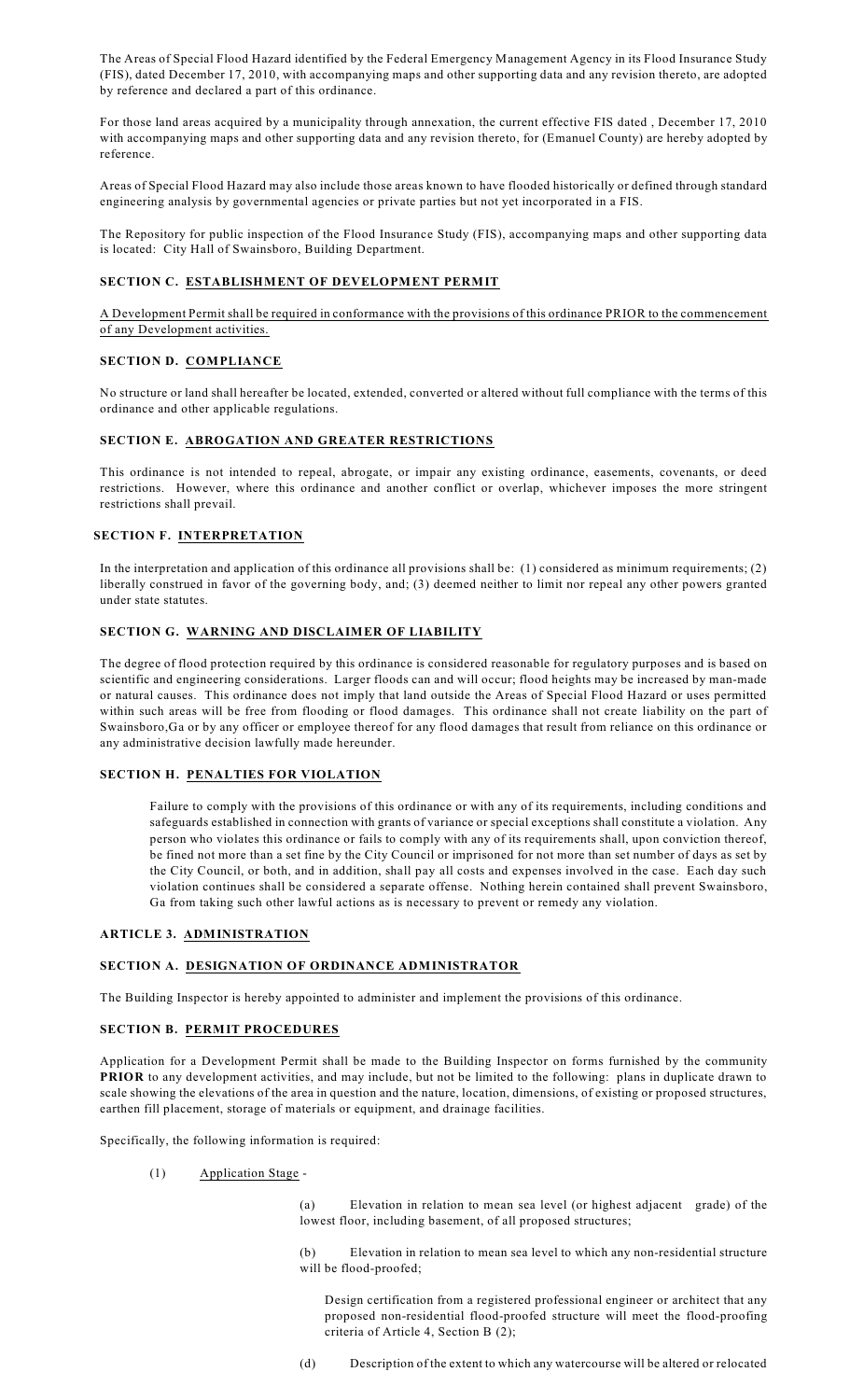#### (2) Construction Stage -

For all new construction and substantial improvements, the permit holder shall provide to the Administrator an as-built certification of the regulatory floor elevation or flood-proofing level immediately after the lowest floor or flood proofing is completed. Any lowest floor certification made relative to mean sea level shall be prepared by or under the direct supervision of a registered land surveyor or professional engineer and certified by same. When flood proofing is utilized for nonresidential structures, said certification shall be prepared by or under the direct supervision of a professional engineer or architect and certified by same.

Any work undertaken prior to submission of these certifications shall be at the permit holder's risk. The Building Inspector shall review the above referenced certification data submitted. Deficiencies detected by such review shall be corrected by the permit holder immediately and prior to further progressive work being allowed to proceed. Failure to submit certification or failure to make said corrections required hereby, shall be cause to issue a stop-work order for the project.

#### **SECTION C. DUTIES AND RESPONSIBILITIES OF THE ADMINISTRATOR**

Duties of the Building Inspector shall include, but shall not be limited to:

(1) Review proposed development to assure that the permit requirements of this ordinance have been satisfied.

(2) Review proposed development to assure that all necessary

permits have been received from governmental agencies from which approval is required by Federal or State law, including section 404 of the Federal Water Pollution Control Act Amendments of 1972, 33 U.S.C. 1334. Require that copies of such permits be provided and maintained on file.

(3) Review all permit applications to determine whether proposed building sites will be reasonably safe from flooding.

(4) When Base Flood Elevation data or floodway data have not been provided in accordance with Article 2 Section B, then the Building Inspector shall obtain, review and reasonably utilize any base flood elevation and floodway data available from a Federal, State or other sources in order to administer the provisions of Article 4.

Review and record the actual elevation in relation to mean sea level (or highest adjacent grade) of the lowest floor, including basement, of all new or substantially improved structures in accordance with Article 3, Section B (2).

(6) Review and record the actual elevation, in relation to mean sea level to which any new or substantially improved structures have been flood-proofed, in accordance with Article 3, Section B (2).

 When flood-proofing is utilized for a structure, the Building Inspector shall obtain certification of design criteria from a registered professional engineer or architect in accordance with Article  $3(B)(1)(c)$  and Article  $4(B)(2)$  or  $(D)(2)$ .

Make substantial damage determinations following a flood event or any other event that causes damage to structures in flood hazard areas.

(9) Notify adjacent communities and the Georgia Department of Natural Resources prior to any alteration or relocation of a watercourse and submit evidence of such notification to the Federal Emergency Management Agency (FEMA).

(10) For any altered or relocated watercourse, submit engineering data/analysis within six (6) months to the FEMA to ensure accuracy of community flood maps through the Letter of Map Revision process. Assure flood carrying capacity of any altered or relocated watercourse is maintained.

Where interpretation is needed as to the exact location of boundaries of the Areas of Special Flood Hazard (for example, where there appears to be a conflict between a mapped boundary and actual field conditions) the Building Inspector shall make the necessary interpretation. Any person contesting the location of the boundary shall be given a reasonable opportunity to appeal the interpretation as provided in this Ordinance.

(12) All records pertaining to the provisions of this ordinance shall be maintained in the office of the Building Inspector and shall be open for public inspection.

#### **ARTICLE 4. PROVISIONS FOR FLOOD HAZARD REDUCTION**

# **SECTION A. GENERAL STANDARDS**

In ALL Areas of Special Flood Hazard the following provisions are required:

(1) New construction and substantial improvements of existing structures shall be anchored to prevent flotation, collapse or lateral movement of the structure;

(2) New construction and substantial improvements of existing structures shall be constructed with materials and utility equipment resistant to flood damage;

(3) New construction or substantial improvements of existing structures shall be constructed by methods and practices that minimize flood damage;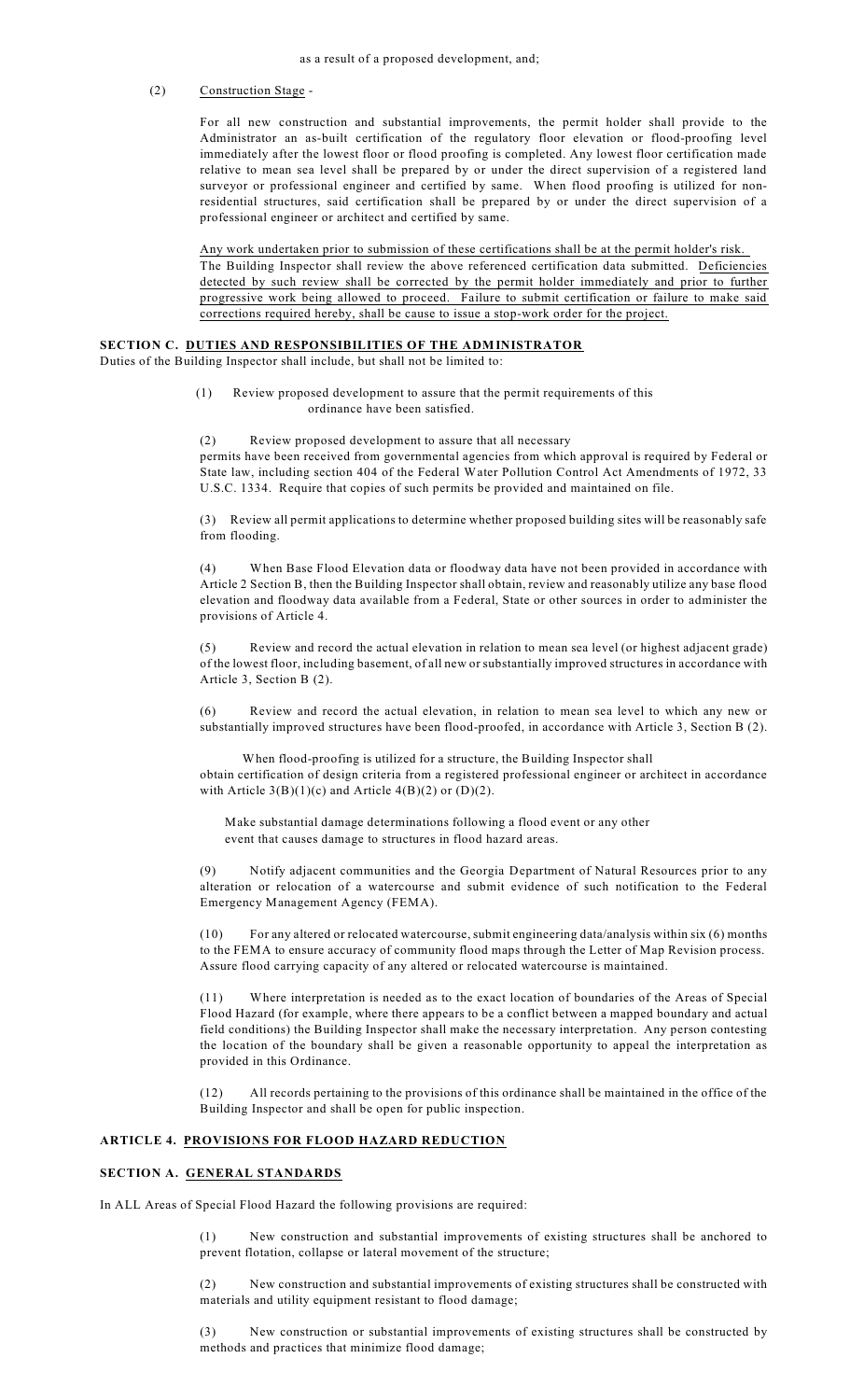(4) Elevated Buildings - All New construction or substantial improvements of existing structures that include ANY fully enclosed area located below the lowest floor formed by foundation and other exterior walls shall be designed so as to be an unfinished or flood resistant enclosure. The enclosure shall be designed to equalize hydrostatic flood forces on exterior walls by allowing for the automatic entry and exit of floodwater.

> (a) Designs for complying with this requirement must either be certified by a professional engineer or architect or meet the following minimum criteria:

> > (i) Provide a minimum of two openings having a total net area of not less than one square inch for every square foot of enclosed area subject to flooding;

> > (ii) The bottom of all openings shall be no higher than one foot above grade; and,

> > (iii) Openings may be equipped with screens, louvers, valves or other coverings or devices provided they permit the automatic flow of floodwater in both direction.

(b) So as not to violate the "Lowest Floor" criteria of this ordinance, the unfinished or flood resistant enclosure shall only be used for parking of vehicles, limited storage of maintenance equipment used in connection with the premises, or entry to the elevated area, and

(c) The interior portion of such enclosed area shall not be partitioned or finished into separate rooms.

(5) All heating and air conditioning equipment and components (including ductwork), all electrical, ventilation, plumbing, and other service facilities shall be designed and/or located so as to prevent water from entering or accumulating within the components during conditions of flooding.

(6) Manufactured homes shall be anchored to prevent flotation, collapse, or lateral movement. Methods of anchoring may include, but are not limited to, use of over-the-top or frame ties to ground anchors. This standard shall be in addition to and consistent with applicable State requirements for resisting wind forces.

(7) New and replacement water supply systems shall be designed to minimize or eliminate infiltration of flood waters into the system;

(8) New and replacement sanitary sewage systems shall be designed to minimize or eliminate infiltration of flood waters into the systems and discharges from the systems into flood waters;

(9) On-site waste disposal systems shall be located and constructed to avoid impairment to them or contamination from them during flooding, and;

(10) Any alteration, repair, reconstruction or improvement to a structure, which is not compliant with the provisions of this ordinance, shall be undertaken only if the non- conformity is not furthered, extended or replaced.

#### **SECTION B. SPECIFIC STANDARDS**

In ALL Areas of Special Flood Hazard the following provisions are required:

New construction and/or substantial improvements - Where base flood

elevation data are available, new construction and/or substantial improvement of any structure or manufactured home shall have the lowest floor, including basement, elevated no lower than *one foot* above the base flood elevation. Should solid foundation perimeter walls be used to elevate a structure, openings sufficient to facilitate equalization of flood hydrostatic forces on both sides of exterior walls shall be provided in accordance with standards of Article 4, Section A (4), "Elevated Buildings".

All heating and air conditioning equipment and components (including

ductwork), all electrical, ventilation, plumbing, and other service facilities shall be elevated at or above *one foot* above the base flood elevation.

(2) Non-Residential Construction - New construction and/or the substantial improvement of any structure located in A1-30, AE, or AH zones, may be flood-proofed in lieu of elevation. The structure, together with attendant utility and sanitary facilities, must be designed to be water tight to *one foot* above the base flood elevation, with walls substantially impermeable to the passage of water, and structural components having the capability of resisting hydrostatic and hydrodynamic loads and the effect of buoyancy. A registered professional engineer or architect shall certify that the design and methods of construction are in accordance with accepted standards of practice for meeting the provisions above, and shall provide such certification to the official as set forth above and in Article 3, Section C. (6).

(3) Standardsfor Manufactured Homes and Recreational Vehicles - Where base flood elevation data are available:

(a) All manufactured homes placed and/or substantially improved on: (1) individual lots or parcels, (2) in new and/or substantially improved manufactured home parks or subdivisions, (3) in expansions to existing manufactured home parks or subdivisions, or (4) on a site in an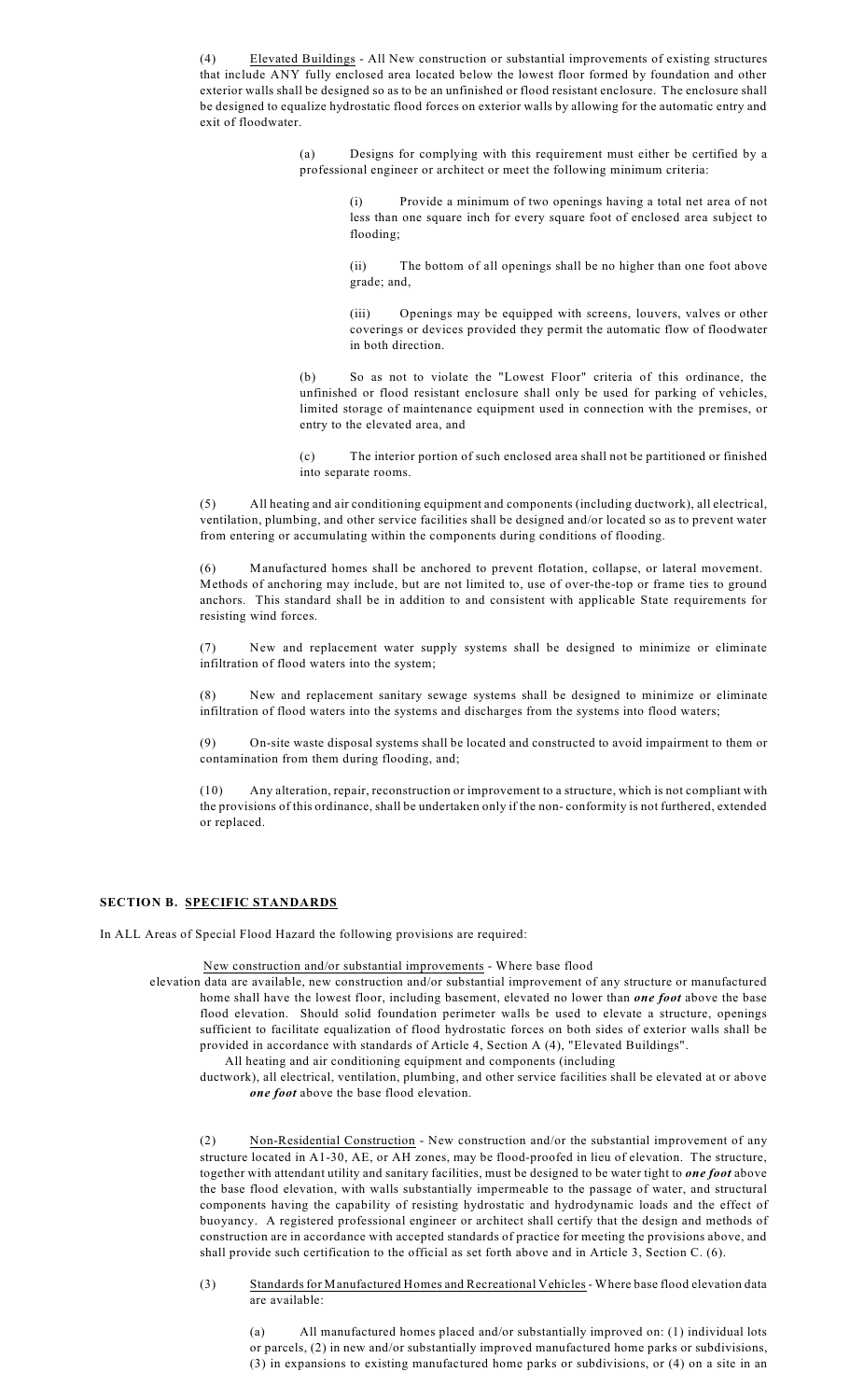existing manufactured home park or subdivision where a manufactured home has incurred "substantial damage" as the result of a flood, must have the lowest floor including basement, elevated no lower than *one foot* above the base flood elevation.

(b) Manufactured homes placed and/or substantially improved in an existing manufactured home park or subdivision may be elevated so that either:

(i) The lowest floor of the manufactured home is elevated no lower than *one foot* above the level of the base flood elevation, or

(ii) The manufactured home chassis is elevated and supported by reinforced piers (or other foundation elements of at least an equivalent strength) of no less than 36 inches in height above grade.

(c) All manufactured homes must be securely anchored to an adequately anchored foundation system to resist flotation, collapse and lateral movement. (Ref. Article 4(A)(6) above) (d) All recreational vehicles placed on sites must either:

Be on the site for fewer than 180 consecutive days.

(ii) Be fully licensed and ready for highway use, (a recreational vehicle is ready for highway use if it is licensed, on its wheels or jacking system, attached to the site only by quick disconnect type utilities and security devices, and has no permanently attached structures or additions), or

(iii) The recreational vehicle must meet all the requirements for "New Construction", including the anchoring and elevation requirements of Article 4, Section B  $(3)(a)(c)$ , above.

(4). Floodway - Located within Areas of Special Flood Hazard established in Article 2, Section B, are areas designated as floodway. A floodway may be an extremely hazardous area due to velocity floodwaters, debris or erosion potential. In addition, the area must remain free of encroachment in order to allow for the discharge of the base flood without increased flood heights. Therefore, the following provisions shall apply:

> (a) Encroachments are prohibited, including earthen fill, new construction, substantial improvements or other development within the regulatory floodway. Development may be permitted however, provided it is demonstrated through hydrologic and hydraulic analyses performed in accordance with standard engineering practice that the encroachment shall not result in **any** increase in flood levels or floodway widths during a base flood discharge. A registered professional engineer must provide supporting technical data and certification thereof.

> (b) ONLY if Article 4 (B)(4)(a) above is satisfied, then any new construction or substantial improvement shall comply with all other applicable flood hazard reduction provisions of Article 4.

#### **SECTION C. BUILDING STANDARDS FOR STREAMS WITHOUT ESTABLISHED BASE FLOOD ELEVATIONS AND/OR FLOODWAY (A-ZONES)** -

Located within the Areas of Special Flood Hazard established in Article 2, Section B, where streams exist but no base flood data have been provided (A-Zones), OR where base flood data have been provided but a Floodway has not been delineated, the following provisions apply:

When base flood elevation data or floodway data have not been provided

in

accordance with Article 2(B), then the Building Inspector shall obtain, review, and reasonably utilize any scientific or historic base flood elevation and floodway data available from a Federal, State, or other source, in order to administer the provisions of Article 4. ONLY if data are not available from these sources, then the following provisions (2&3) shall apply:

(2) No encroachments, including structures or fill material, shall be located within an area equal to the width of the stream or twenty feet, whichever is greater, measured from the top of the stream bank, unless certification by a registered professional engineer is provided demonstrating that such encroachment shall not result in more than a *one foot* increase in flood levels during the occurrence of the base flood discharge.

(3) In special flood hazard areas without base flood elevation data, new construction and substantial improvements of existing structures shall have the lowest floor of the lowest enclosed area (including basement) elevated no less than *three feet* above the highest adjacent grade at the building site. (NOTE: Require the lowest floor to be elevated one foot above the estimated base flood elevation in A-Zone areas where a Limited Detail Study has been completed). Openings sufficient to facilitate the unimpeded movements of floodwaters shall be provided in accordance with standards of Article 4, Section A (4) "Elevated Buildings".

(a) All heating and air conditioning equipment and components (including ductwork), all electrical, ventilation, plumbing, and other service facilities shall be elevated no less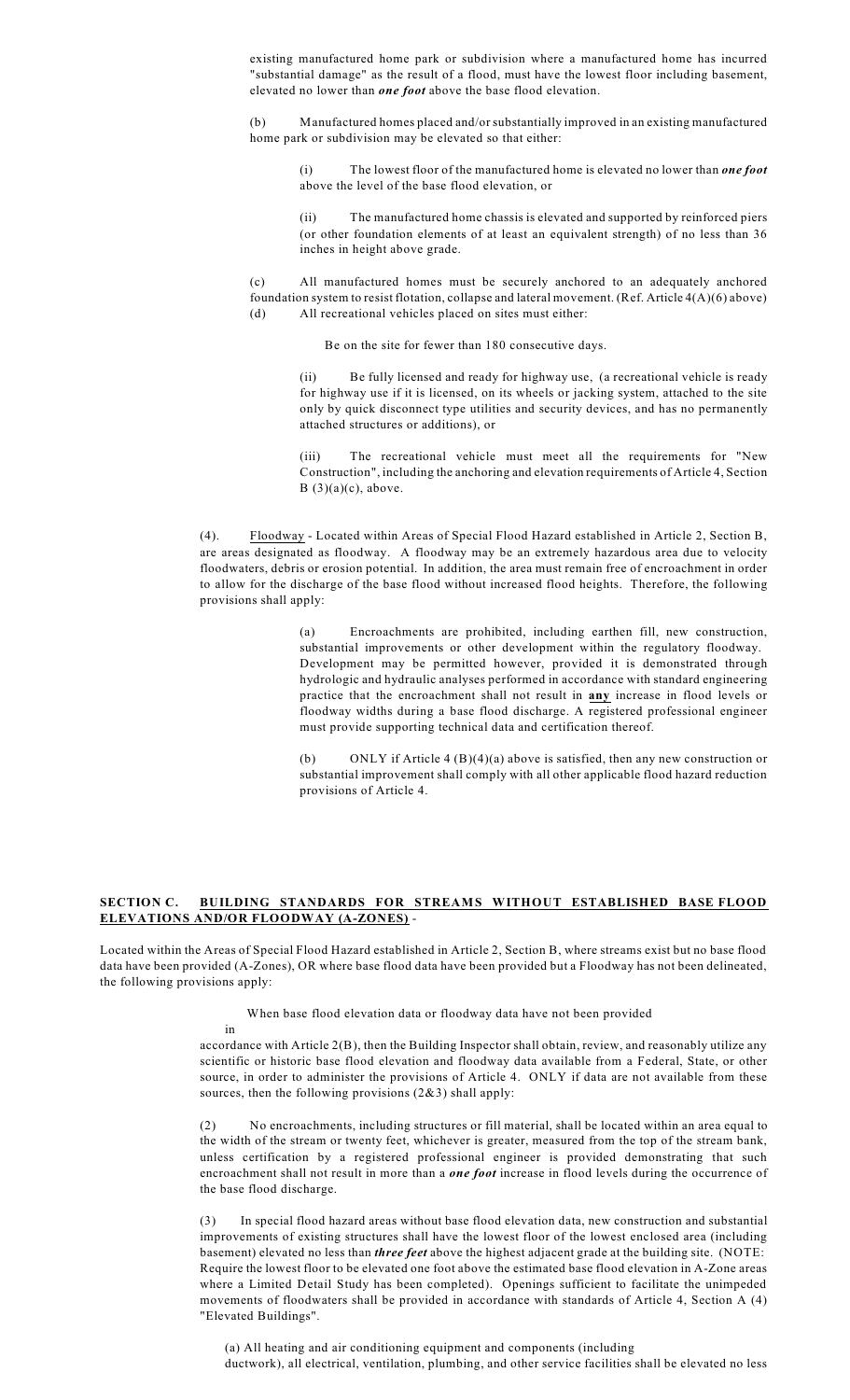The Building Inspector shall certify the lowest floor elevation level and the record shall become a permanent part of the permit file.

#### **SECTION D. STANDARDS FOR AREAS OF SPECIAL FLOOD HAZARD (ZONES AE) WITH ESTABLISHED BASE FLOOD ELEVATIONS WITHOUT DESIGNATED FLOODWAYS**

Located within the Areas of Special Flood Hazard established in Article 2, Section B, where streams with base flood elevations are provided but no floodways have been designated, (Zones AE) the following provisions apply:

> 1. No encroachments, including fill material, new structures or substantial improvements shall be located within areas of special flood hazard, unless certification by a registered professional engineer is provided demonstrating that the cumulative effect of the proposed development, when combined with all other existing and anticipated development, will not increase the water surface elevation of the base flood more than *one foot* at any point within the community. The engineering certification should be supported by technical data that conforms to standard hydraulic engineering principles.

> 2. New construction or substantial improvements of buildings shall be elevated or flood-proofed to elevations established in accordance with Article 4, Section B.

#### **SECTION E. STANDARDS FOR AREAS OF SHALLOW FLOODING (AO ZONES)** -

Areas of Special Flood Hazard established in Article 2, Section B, may include designated "AO" shallow flooding areas. These areas have base flood depths of *one to three feet* above ground, with no clearly defined channel. The following provisions apply:

> (1) All new construction and substantial improvements of residential and non-residential structures shall have the lowest floor, including basement, elevated to the flood depth number specified on the Flood Insurance Rate Map (FIRM), above the highest adjacent grade. If no flood depth number is specified, the lowest floor, including basement, shall be elevated at least *three feet* above the highest adjacent grade. Openings sufficient to facilitate the unimpeded movements of flood waters shall be provided in accordance with standards of Article 4, Section A (4), "Elevated Buildings".

> The Building Inspector shall certify the lowest floor elevation level and the record shall become a permanent part of the permit file.

> (2) New construction or the substantial improvement of a non-residential structure may be floodproofed in lieu of elevation. The structure, together with attendant utility and sanitary facilities, must be designed to be water tight to the specified FIRM flood level plus *one foot*, above highest adjacent grade, with walls substantially impermeable to the passage of water, and structural components having the capability of resisting hydrostatic and hydrodynamic loads and the effect of buoyancy. A registered professional engineer or architect shall certify that the design and methods of construction are in accordance with accepted standards of practice for meeting the provisions above, and shall provide such certification to the official as set forth above and as required in Articles  $3(B)(1)(c)$  and  $(3)(B)(2)$ .

> (3) Drainage paths shall be provided to guide floodwater around and away from any proposed structure.

#### **SECTION F. STANDARDS FOR SUBDIVISIONS**

(1) All subdivision and/or development proposals shall be consistent with the need to minimize flood damage;

(2) All subdivision and/or development proposals shall have public utilities and facilities such as sewer, gas, electrical and water systems located and constructed to minimize flood damage;

(3) All subdivision and/or development proposals shall have adequate drainage provided to reduce exposure to flood hazards, and;

For subdivisions and/or developments greater than *fifty lots or five acres*,

whichever is less, base flood elevation data shall be provided for subdivision and all other proposed development, including manufactured home parks and subdivisions. Any changes or revisions to the flood data adopted herein and shown on the FIRM shall be submitted to FEMA for review as a Conditional Letter of Map Revision (CLOMR) or Conditional Letter of Map Amendment (CLOMA), whichever is applicable. Upon completion of the project, the developer is responsible for submitting the "as-built" data to FEMA in order to obtain the final LOMR.

#### **SECTION G. STANDARDS FOR CRITICAL FACILITIES**

Critical facilities shall not be located in the 100-year floodplain or the 500-year floodplain.

All ingress and egress from any critical facility must be protected to the 500 year flood elevation.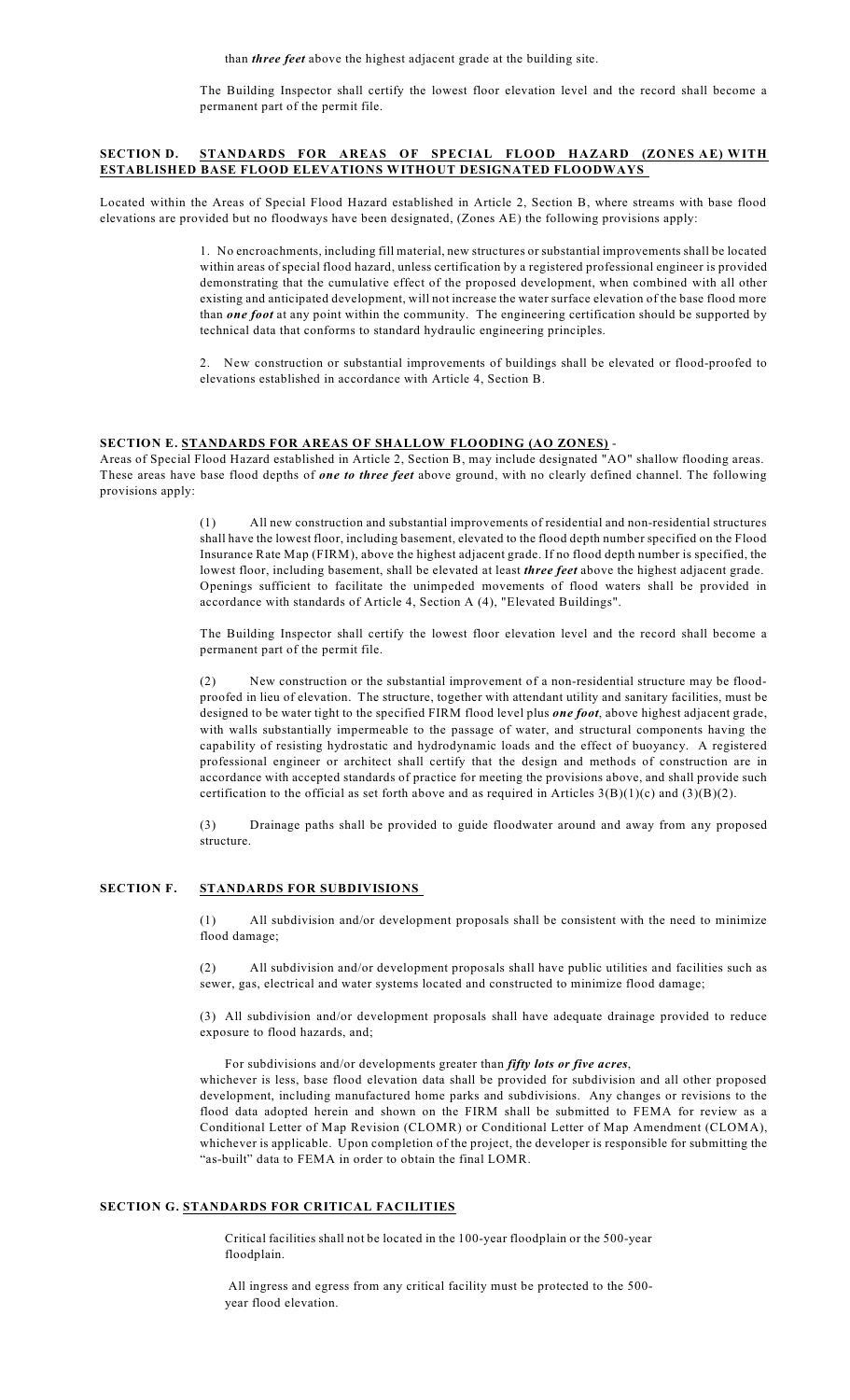#### **ARTICLE 5. VARIANCE PROCEDURES**

(A) The appointed board by the City of Swainsboro as established by the Mayor of the City of Swainsboro shall hear and decide requests for appeals or variance from the requirements of this ordinance on date of adoption.

(B) The board shall hear and decide appeals when it is alleged an error in any requirement, decision, or determination is made by the Building Inspector in the enforcement or administration of this ordinance. (C) Any person aggrieved by the decision of the Mayor's appointed board may appeal such decision to the Superior Court of Emanuel County, as provided in Section 5-4-1 of the Official Code of Georgia Annotated.

(D) Variances may be issued for the repair or rehabilitation of Historic Structures upon a determination that the proposed repair or rehabilitation will not preclude the structure's continued designation as a Historic Structure and the variance is the minimum to preserve the historic character and design of the structure.

(E) Variances may be issued for development necessary for the conduct of a functionally dependent use, provided the criteria of this Article are met, no reasonable alternative exists, and the development is protected by methods that minimize flood damage during the base flood and create no additional threats to public safety.

(F) Variances shall not be issued within any designated floodway if ANY increase in flood levels during the base flood discharge would result.

(G) In reviewing such requests, the Mayor's appointed board shall consider all technical evaluations, relevant factors, and all standards specified in this and other sections of this ordinance.

#### (H) **Conditions for Variances:**

(1) A variance shall be issued ONLY when there is:

(**i**) a finding of good and sufficient cause,

(**ii**) a determination that failure to grant the variance would result in exceptional hardship, and;

(**iii**) a determination that the granting of a variance will not result in increased flood heights, additional threats to public safety, extraordinary public expense, create nuisance, cause fraud on or victimization of the public, or conflict with existing local laws or ordinances.

(2) The provisions of this Ordinance are minimum standards for flood loss reduction; therefore any deviation from the standards must be weighed carefully. Variances shall only be issued upon a determination that the variance is the minimum necessary, considering the flood hazard, to afford relief; and, in the instance of an Historic Structure, a determination that the variance is the minimum necessary so as not to destroy the historic character and design of the building.

(3) Any applicant to whom a variance is granted shall be given written notice specifying the difference between the base flood elevation and the elevation of the proposed lowest floor and stating that the cost of flood insurance will be commensurate with the increased risk to life and property resulting from the reduced lowest floor elevation.

(4) The Building Inspector shall maintain the records of all appeal actions and report any variances to the Federal Emergency Management Agency upon request.

Upon consideration of the factors listed above and the purposes of this ordinance, the Mayor's appointed board may attach such conditions to the granting of variances as it deems necessary to further the purposes of this ordinance.

#### **ARTICLE 6. DEFINITIONS** (note**: \* date must be inserted**)

Unless specifically defined below, words or phrases used in this ordinance shall be interpreted so as to give them the meaning they have in common usage and to give this ordinance its most reasonable application.

**"Accessory Structure"** means a structure having minimal value and used for parking, storage and other non-habitable uses, such as garages, carports, storage sheds, pole barns, hay sheds and the like.

**"Addition (to an existing building)"** means any walled and roofed expansion to the perimeter of a building in which the addition is connected by a common load-bearing wall other than a firewall. Any walled and roofed addition, which is connected by a firewall or is separated by an independent perimeter load-bearing wall, shall be considered "New Construction".

**"Appeal"** means a request for a review of the Building Inspector's interpretation of any provision of this ordinance.

**"Area of shallow flooding"** means a designated AO or AH Zone on a community's Flood Insurance Rate Map (FIRM) with base flood depths from one to three feet, and/or where a clearly defined channel does not exist, where the path of flooding is unpredictable and indeterminate, and where velocity flow may be evident.

**"Area of special flood hazard"** is the land in the floodplain within a community subject to a one percent or greater chance of flooding in any given year. In the absence of official designation by the Federal Emergency Management Agency, Areas of Special Flood Hazard shall be those designated by the local community and referenced in Article 2, Section B.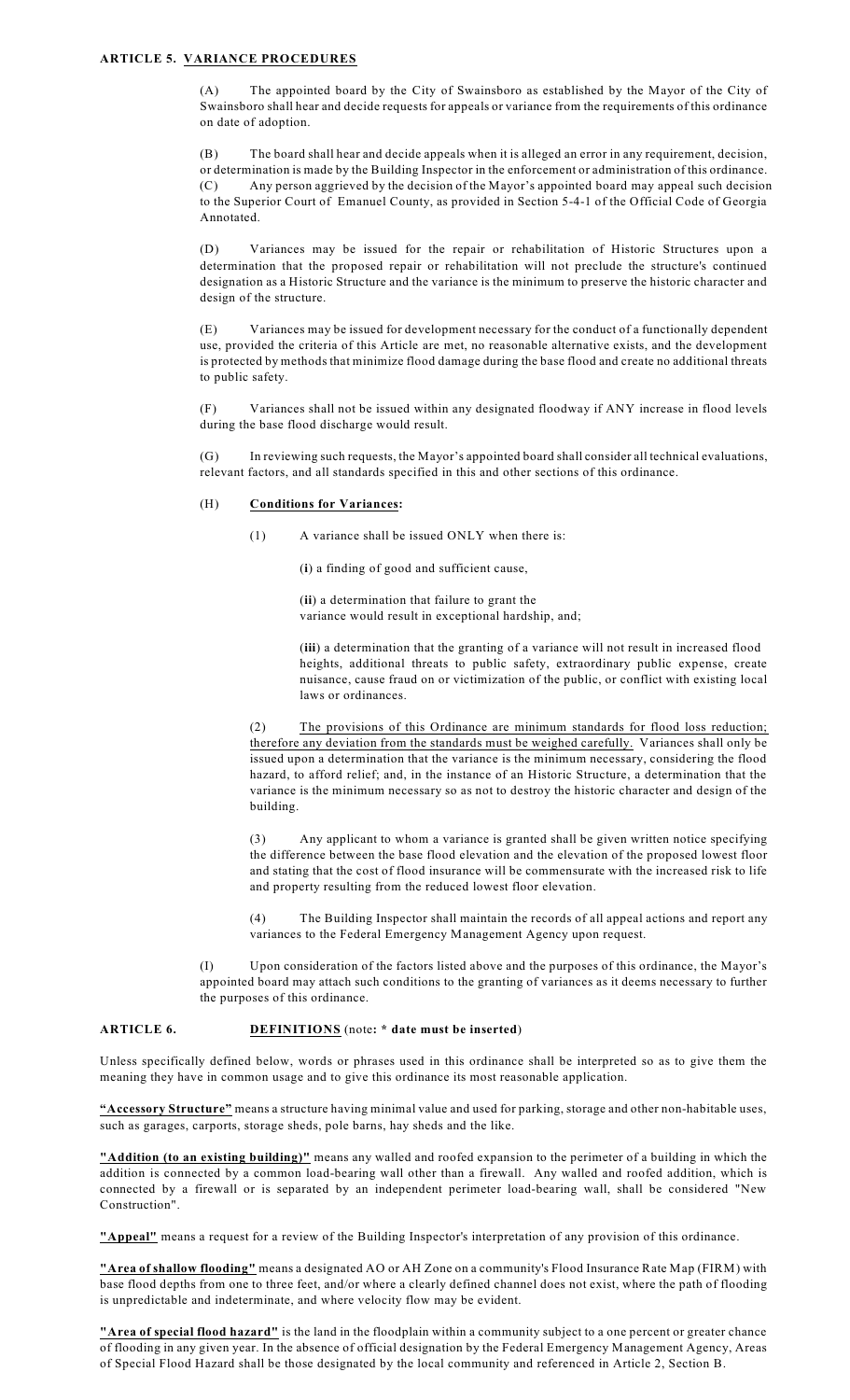**"Base flood,"** means the flood having a one percent chance of being equaled or exceeded in any given year.

**"Base Flood Elevation (BFE)"** The elevation shown on the Flood Insurance Rate Map for Zones AE, AH, A1- A30, AR, AR/A, AR/AE, AR/A1-A30, AR/AH, AR/AO, V1-V30, and VE that indicates the water surface elevation resulting from a flood that has a one percent chance of equaling or exceeding that level in any given year.

**"Basement"** means that portion of a building having its floor sub grade (below ground level) on all sides.

**"Building,"** means any structure built for support, shelter, or enclosure for any occupancy or storage.

**"Critical Facility"** means any public or private facility, which, if flooded, would create an added dimension to the disaster or would increase the hazard to life and health. Critical facilities include:

structures or facilities that produce, use, or store highly volatile, flammable, explosive, toxic, or water-reactive materials;

hospitals and nursing homes, and housing for the elderly, which are likely to contain occupants who may not be sufficiently mobile to avoid the loss of life or injury during flood and storm events;

emergency operation centers or data storage centers which contain records or services that may become lost or inoperative during flood and storm events; and

generating plants, and other principal points of utility lines.

**"Development"** means any man-made change to improved or unimproved real estate, including, but not limited to, buildings or other structures, mining, dredging, filling, grading, paving, excavating, drilling operations, and storage of materials or equipment.

**"Elevated building"** means a non-basement building built to have the lowest floor of the lowest enclosed area elevated above the ground level by means of fill, solid foundation perimeter walls, pilings, columns, piers, or shear walls adequately anchored so as not to impair the structural integrity of the building during a base flood event.

**\*"Existing construction"** means for the purposes of determining rates, structures for which the "start of construction" commenced before February 4, 1988. [the effective date of the initial FIRM for that community].

**\*"Existing Manufactured Home Park or subdivision"** means a manufactured home park or subdivision for which the construction of facilities for servicing the lots on which the manufactured homes are to be affixed (including at a minimum the installation of utilities, the construction of streets, and final site grading or the pouring of concrete pads) is completed before February 4, 1988. [the effective date of the FIRST floodplain management regulations adopted by a community].

**"Expansion to an existing manufactured home park or subdivision"** means the preparation of additional sites by the construction of facilities for servicing the lots on which the manufactured homes are to be affixed, including the installation of utilities, the construction of streets, and either final site grading or the pouring of concrete pads.

**"Flood" or "flooding"** means a general and temporary condition of partial or complete inundation of normally dry land areas from:

- (a.) the overflow of inland or tidal waters; or
- (b.) the unusual and rapid accumulation or runoff of surface waters from any source.

**"Flood Hazard Boundary Map (FHBM)"** means an official map of a community, issued by the Federal Insurance Administration, where the boundaries of areas of special flood hazard have been defined as Zone A.

**"Flood Insurance Rate Map (FIRM)"** means an official map of a community, issued by the Federal Insurance Administration, delineating the areas of special flood hazard and/or risk premium zones applicable to the community.

**"Flood Insurance Study"** the official report by the Federal Insurance Administration evaluating flood hazards and containing flood profiles and water surface elevations of the base flood.

**"Floodplain"** means any land area susceptible to flooding.

**"Flood proofing,"** means any combination of structural and non-structural additions, changes, or adjustments to structures, which reduce or eliminate flood damage to real estate or improved real property, water and sanitary facilities, structures and their contents.

**"Floodway"** means the channel of a river or other watercourse and the adjacent land areas that must be reserved in order to discharge the base flood without cumulatively increasing the water surface elevation more than a designated height.

**"Freeboard"** means a factor of safety usually expressed in feet above a flood level for purposes of floodplain management. "Freeboard" tends to compensate for the many unknown factors that could contribute to flood heights greater than the height calculated for a selected size flood and floodway conditions, such as wave action, bridge openings, and the hydrological effect of urbanization of the watershed.

**"Highest adjacent grade"** means the highest natural elevation of the ground surface, prior to construction, adjacent to the proposed foundation of a building.

**"Historic Structure"** means any structure that is;

Listed individually in the National Register of Historic Places (a listing maintained by the U.S. Department of Interior) or preliminarily determined by the Secretary of the Interior as meeting the requirements for individual listing on the National Register:

b. Certified or preliminarily determined by the Secretary of the Interior as contributing to the historical significance of a registered historic district or a district preliminarily determined by the Secretary to qualify as a registered historic district: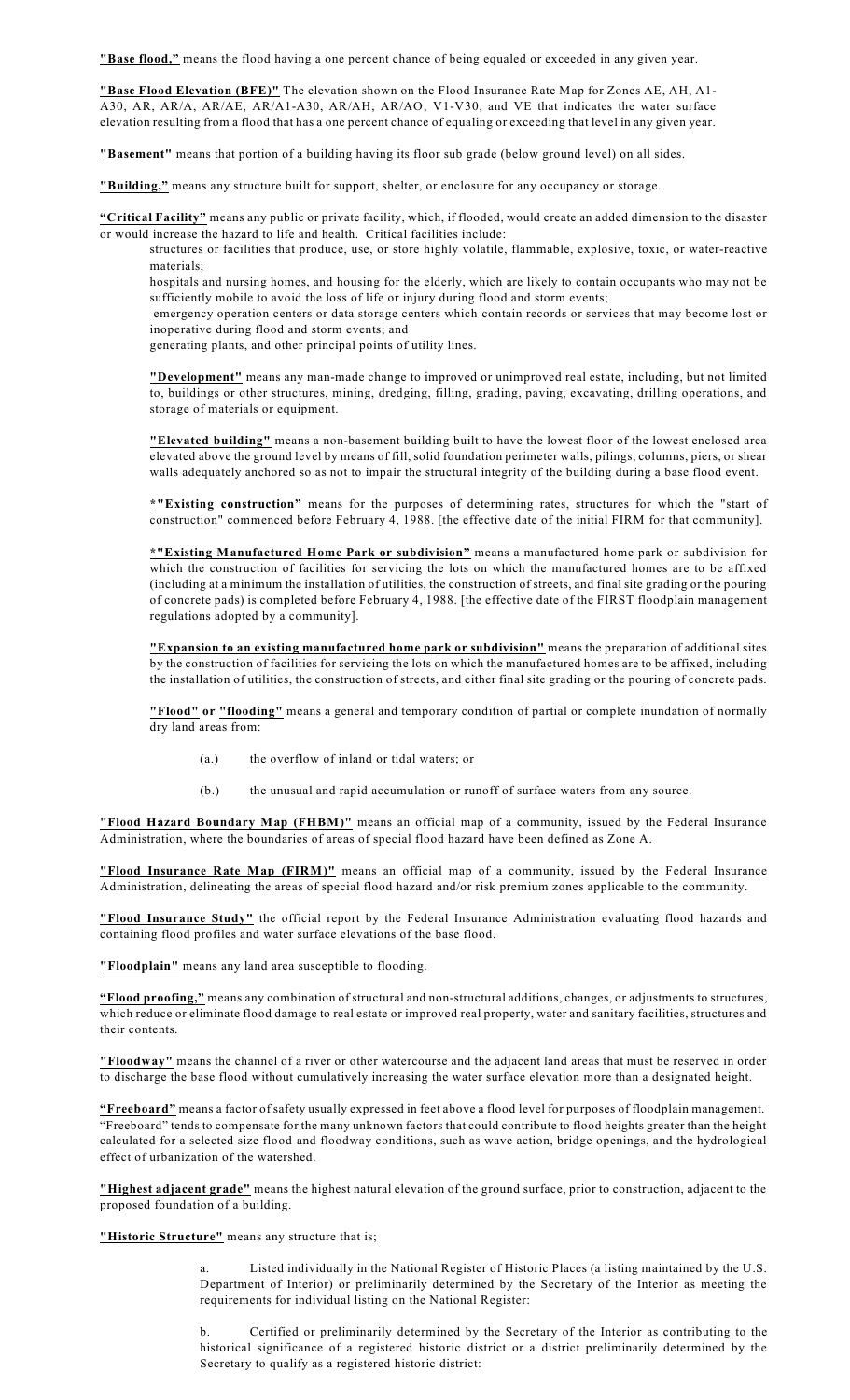c. Individually listed on a state inventory of historic places and determined as eligible by states with historic preservation programs which have been approved by the Secretary of the Interior; or

d. Individually listed on a local inventory of historic places and determined as eligible by communities with historic preservation programs that have been certified either:

- 1. By an approved state program as determined by the Secretary of the Interior, or
	- Directly by the Secretary of the Interior in states without approved programs.

**Lowest floor** means the lowest floor of the lowest enclosed area, including basement. An unfinished or flood resistant enclosure, used solely for parking of vehicles, building access, or storage, in an area other than a basement, is not considered a building's lowest floor, provided that such enclosure is not built so as to render the structure in violation of other provisions of this code.

**"Manufactured home"** means a building, transportable in one or more sections, built on a permanent chassis and designed to be used with or without a permanent foundation when connected to the required utilities. The term also includes park trailers, travel trailers, and similar transportable structures placed on a site for 180 consecutive days or longer and intended to be improved property.

**"Manufactured home park or subdivision"** means a parcel (or contiguous parcels) of land divided into two or more manufactured home lots for rent or sale.

**"Mean Sea Level"** means the average height of the sea for all stages of the tide. It is used as a reference for establishing various elevations within the floodplain. For purposes of the National Flood Insurance Program, the National Geodetic Vertical Datum (NGVD) of 1929 or other datum, to which base flood elevations shown on a community's Flood Insurance Rate Map are referenced.

**"National Geodetic Vertical Datum (NGVD)"** as corrected in 1929 is a vertical control used as a reference for establishing varying elevations within the floodplain.

**\*"New construction"** means, for the purposes of determining insurance rates, structures for which the "start of construction" commenced after February 4, 1988 [the effective date of the initial FIRM] and includes any subsequent improvements to such structures. For floodplain management purposes, "new construction" means structures for which the "start of construction" commenced after

February 4, 1988 [the effective date of the FIRST floodplain management ordinance adopted by the community] and includes any subsequent improvements to such structures.

**\*"New manufactured home park or subdivision"** means a manufactured home park or subdivision for which the construction of facilities for servicing the lots on which the manufactured homes are to be affixed (including at a minimum, the installation of utilities, the construction of streets, and either final site grading or the pouring of concrete pads) is completed after February 4, 1988.[the effective date of the first floodplain management regulations adopted by a community].

"**North American Vertical Datum (NAVD)"** has replaced the National Geodetic Vertical Datum of 1929 in existing and future FEMA Flood Modernization Maps.

**"Recreational vehicle"** means a vehicle, which is:

- a. built on a single chassis;
- b. 400 square feet or less when measured at the largest horizontal projection;
- c. designed to be self-propelled or permanently towable by a light duty truck; and
- d. designed primarily not for use as a permanent dwelling but as temporary living quarters for recreational, camping, travel, or seasonal use.

**"Start of construction"** means the date the development permit was issued, provided the actual start of construction, repair, reconstruction, or improvement was within 180 days of the permit date. The actual start means the first placement of permanent construction of the structure such as the pouring of slabs or footings, installation of piles, construction of columns, or any work beyond the stage of excavation, and includes the placement of a manufactured home on a foundation. (Permanent construction does not include initial land preparation, such as clearing, grading and filling; nor does it include the installation of streets and/or walkways; nor does it include excavation for a basement, footings, piers or foundations or the erection of temporary forms; nor does it include the installation on the property of buildings appurtenant to the permitted structure, such as garages or sheds not occupied as dwelling units or part of the main structure. (NOTE: accessory structures are NOT exempt from any ordinance requirements) For a substantial improvement, the actual start of construction means the first alteration of any wall, ceiling, floor, or other structural part of a building, whether or not that alteration affects the external dimensions of the building.

**"Structure"** means a walled and roofed building that is principally above ground, a manufactured home, a gas or liquid storage tank.

**"Subdivision"** the division of a single lot into two or more lots for the purpose of sale or development.

**"Substantial damage"** means damage of any origin sustained by a structure whereby the cost of restoring the structure to its before damaged condition would equal or exceed fifty (50) percent of the market value of the structure before the damage occurred.

**"Substantial improvement"** means any reconstruction, rehabilitation, addition, or other improvement of a structure, taking place during a 5-year period, in which the cumulative cost equals or exceeds fifty (50) percent of the market value of the structure prior to the "start of construction" of the improvement. NOTE: *The market value of the structure should be (1)* the appraised value of the structure prior to the start of the initial repair or improvement, or  $(2)$  in the case of damage, the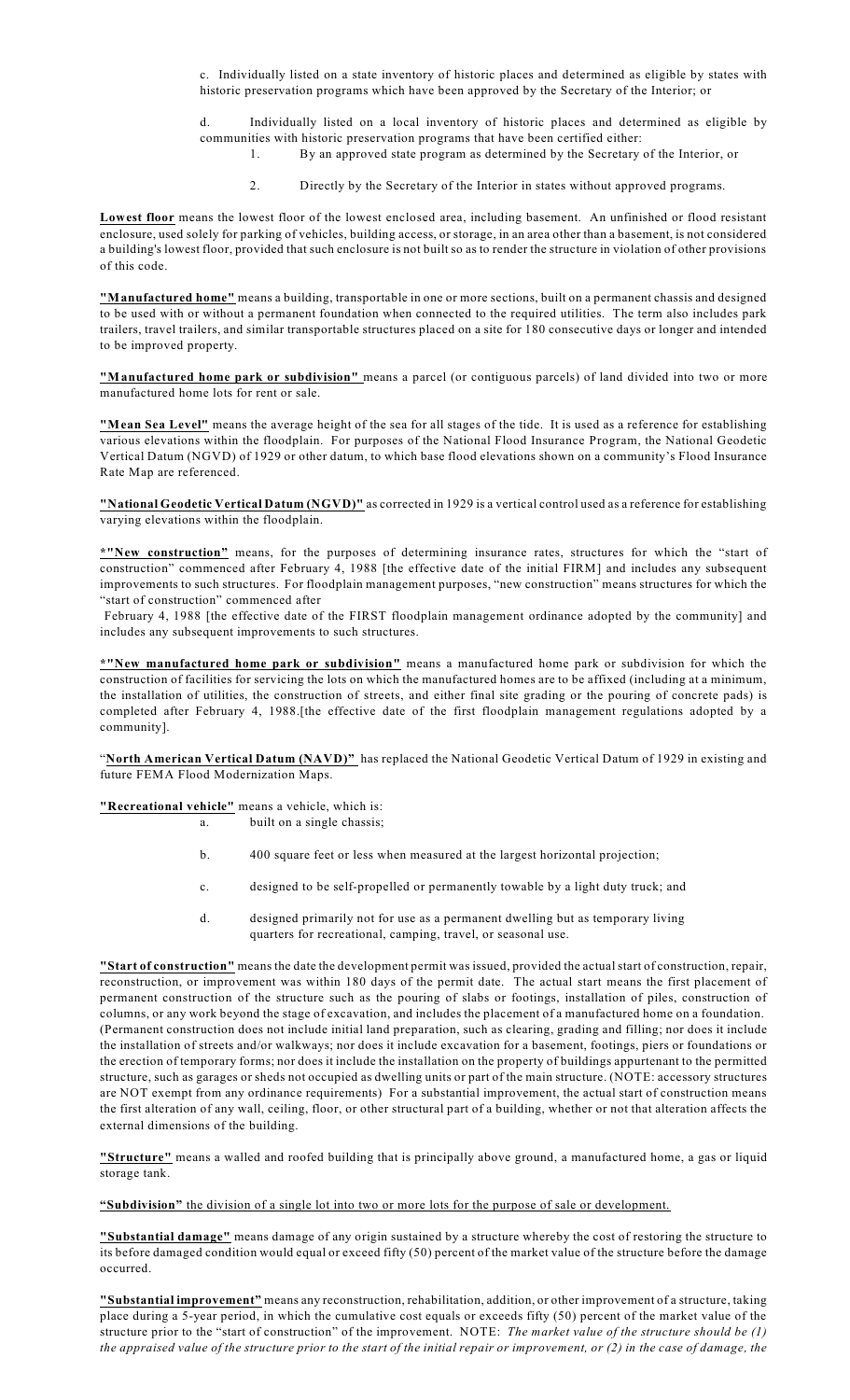*value of the structure prior to the damage occurring*. This term includes structures, which have incurred "substantial damage", regardless of the actual amount of repair work performed.

For the purposes of this definition, "substantial improvement" is considered to occur when the first alteration of any wall, ceiling, floor, or other structural part of the building commences, whether or not that alteration affects the external dimensions of the building. The term does not, however, include (1) those improvements of a structure required to comply with existing violations of state or local health, sanitary, or safety code specifications which are solely necessary to assure safe living conditions and which have been identified by the Code Enforcement Official, and not solely triggered by an improvement or repair project, or (2) any alteration of a "historic structure" provided that the alteration will not preclude the structure's continued designation as a "historic structure".

**"Substantially improved existing manufactured home parks or subdivisions"** is where the repair, reconstruction, rehabilitation or improvement of the streets, utilities and pads equals or exceeds 50 percent of the value of the streets, utilities and pads before the repair, reconstruction or improvement commenced.

**"Variance"** is a grant of relief from the requirements of this ordinance, which permits construction in a manner otherwise prohibited by this ordinance.

**"Violation"** means the failure of a structure or other development to be fully compliant with the community's floodplain management regulations. A structure or other development without the elevation certificate, or other certifications, or other evidence of compliance required by this ordinance is presumed to be in violation until such time as that documentation is provided.

#### **ARTICLE 7. SEVERABILITY**

If any section, clause, sentence, or phrase of this Ordinance is held to be invalid or unconstitutional by any court of competent jurisdiction, then said holding shall in no way effect the validity of the remaining portions of this Ordinance.

4. Administrator Lawson presented a request from Access Emanuel for a local grant of \$5,000. Adm. Lawson stated that this is more than was funded in th 2010 budget. He stated that only \$4,000 had been budgeted. Motion was made to extend the grant at the budgeted amount of \$4,000. **Motion: by Parker Seconded: by Stafford 6-0**

# **C. Old Business**

1. Council heard the alcoholic beverage application, of Samuel Mendez dba Sam and T, 502 North Main St. for beer and wine package only. Motion to grant was made.

# **Motion: by Stroud Seconded: by Edenfield 6-0**

2. Council heard the alcoholic beverage application, of Bharatkumar S. Patel dba D & J Food Mart, 334 North Main St. for beer and wine package only.

Motion to grant was made.

### **Motion: by Stroud Seconded: by Edenfield 6-0**

3. Council heard the alcoholic beverage application, of Virendrabhai Patel dba ABC Food Mart 208 North Main St. for beer and wine package only. Motion to grant was made.

**Motion: by Parker Seconded: by Stroud 6-0**

4. Council heard the second reading of an amendment to the City Ordinances Section 62 Offenses and Miscellaneous Provisions to require a permit to solicit funds on the public streets of Swainsboro.

5. Council considered the adoption of the "Community Redevelopment Tax Incentive Program" . This program is designed to tax blighted property at an increased rate.

Mayor Schwabe announced this was a formal public hearing for this ordinance and was their anyone present to speak for or against the ordinance. Noone was present to speak for or against the ordinance. Motion was made to adopt the ordinance as written.

### **Motion: by Stafford Seconded: by Stroud 6-0**

6. Council discussed the proposal presented by Walt Yeomans to build a tax credit apartment complex. Mr. Yeomans had ask for a letter of support from the city council. After a discussion of the pros and cons of the project a motion was made to issue the letter of support. **Motion: by Stafford Seconded: by Parker 6-0**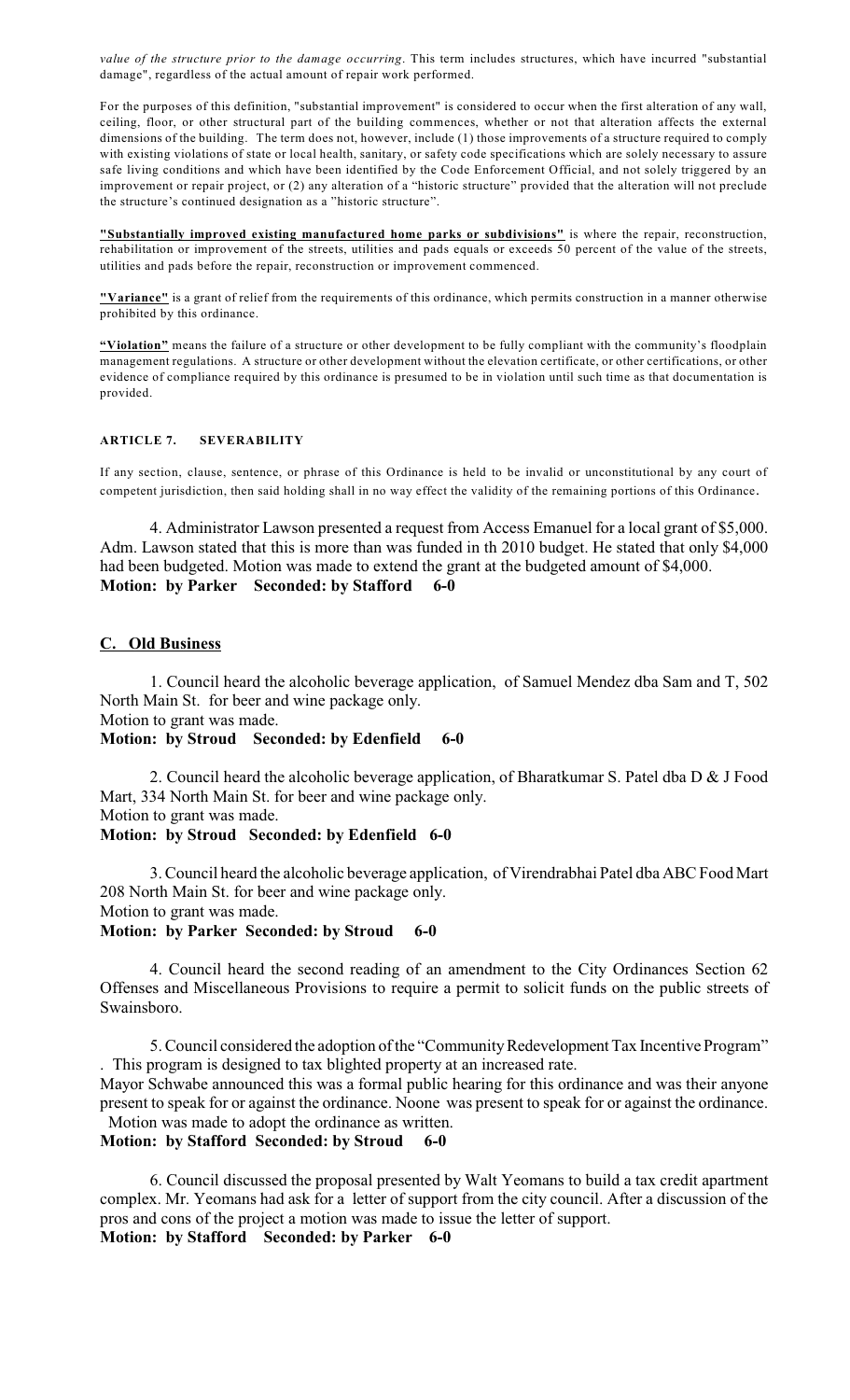# **D. Committee Reports**

**Police**: Councilperson Stafford presented the Police Report.

Councilperson Stafford reported that Officer Hall had been in an accident and was in the hospital in Augusta.

Mayor Schwabe asked all of council to affirm her and her recovery. All agreed.

Councilperson Stafford then asked council's permission to hire two part-time officers to fill in the gaps that were left with the two injured police officers we presently have. Motion was made and permission was granted to allow Chief Ellison to hire two part-time officers to fill in the gaps until the return of the full time officers.

# **Motion: by Edenfield Seconded: by Stafford 6-0**

The Police Department had sent out bids for new radio equipment. Adm Lawson explained that these were being purchased with a technology grant made possible by Congressman John Barrows office. Councilperson Stafford asked Adm. Lawson to present the bids. The bids were as follows:

| Motion: by Stafford Seconded: by Edenfield |                           | $6-0$                                                                      |
|--------------------------------------------|---------------------------|----------------------------------------------------------------------------|
|                                            |                           | Motion was made to award to the low bidder if the specifications were met. |
|                                            | Savannah Communications - | \$22,031.20                                                                |
|                                            | Savannah Communications - | \$16,672.60                                                                |
| Davis 2-way                                |                           | \$13,900.00                                                                |

The Police Department in conjunction with the Georgia Department of Revenue, Alcohol and Tobacco had recently performed a sting operation in Swainsboro to see if any establishments, that sell alcohol, were selling to minors. In the operation some of the establishments were caught selling to minors and charged. It is the responsibility of the city council to set the fines for the offenses. The fines were suggested as follows;

| First Offense                                        | $\overline{\phantom{0}}$ | \$500.00  |
|------------------------------------------------------|--------------------------|-----------|
| Second Offense                                       | $\overline{\phantom{0}}$ | \$750.00  |
| Third Offense                                        | $\overline{\phantom{a}}$ | \$1000.00 |
| lines were accounted as presented and set by council |                          |           |

The fines were accepted as presented and set by council.

**Building and Safety:** Building Inspector Bruce Kirby reported that the removal of the delapidated houses in the citywas moving along. He reported five houses have been torn down and five were in the process.

**Executive:** No Report

**Public Works:** Councilperson Collins reported everything routine.

**Recycle:** Councilperson Collins reported that her committee had met and recommended that a request for operation proposal be sent out and see how many offers the city would receive in operating the day to day operation of the recycle center.

**Fire :** Mayor Pro-Tem Parker reported everything routine. He reported that the SPLASH Program would start up as follows; July  $17<sup>th</sup>$  Racetrack St @ St. Phillips Church parking lot Project St. Friendly Way & Advantage Lane July 21st Market St & Stevens Dr Prosperity Dr & Success St Fowler St & North Coleman July 31st Center St Harmon Park Swainsboro Auditorium parking lot

Councilperson Parker stated alternate locations can be scheduled through the local Fire Department.

**Recreation:** Councilperson Stroud reported everything routine.

**Airport:** Mayor Schwabe had no report.